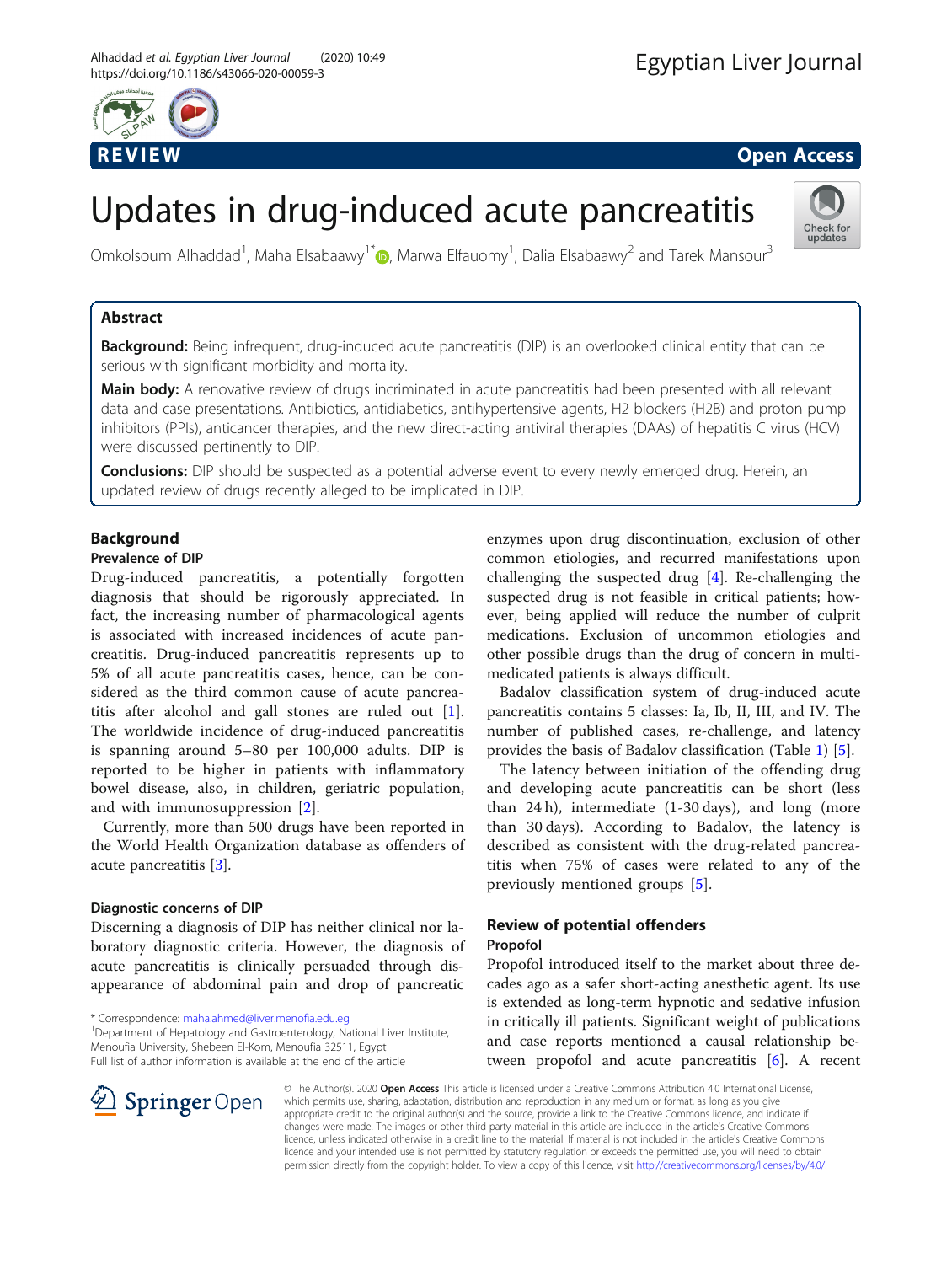| Class la drugs  | At least 1 case report with positive re-challenge, excluding all other causes, such as alcohol, hypertriglyceridemia<br>gallstones, and other drugs                |
|-----------------|--------------------------------------------------------------------------------------------------------------------------------------------------------------------|
| Class Ib drugs  | At least 1 case report with positive re-challenge, however, other causes, such as alcohol, hypertriglyceridemia,<br>gallstones, and other drugs were not ruled out |
| Class II drugs  | At least 4 cases in the literature and consistent latency in at least 75% of cases                                                                                 |
| Class III drugs | At least 2 cases in the literature with neither consistent latency among cases nor re-challenge                                                                    |
| Class IV drugs  | Like class III drugs, but only one case report had been published, without re-challenge                                                                            |

<span id="page-1-0"></span>**Table 1** Badalov classification system of drug-induced acute pancreatitis [[5\]](#page-3-0)

systematic review specified the propofol-pancreatitis relationship as probable [[7\]](#page-3-0). According to Badalov et al. classification system, propofol is a class Ia drug as acute pancreatitis is documented along with positive drug rechallenge [[7\]](#page-3-0). Propofol is suspended in a lipid emulsion that can be a factor in propofol-related hypertriglyceridemia in susceptible people. Propofol-related pancreatitis has been attributed to developed hypertriglyceridemia, a traditional etiology for acute pancreatitis [[8\]](#page-3-0). Hypertriglyceridemia more than 1000 mg/dl was documented at time of acute pancreatitis in reports of propofol-pancreatitis; however, in other propofol, pancreatitis was documented in absence of hypertriglyceridemia [\[9](#page-3-0)]. Hence, acute pancreatitis inferred to propofol could have many mechanisms. Intensive care unit (ICU) patients and prolonged high rate propofol administration are considered risk factors for propofolpancreatitis [\[10](#page-3-0)]. Accordingly, monitoring serum triglycerides, amylase, and lipase is advisable in cases on prolonged propofol administration. Acute pancreatitis should be suspected in any patient developing abdominal pain after propofol infusion and the drug should be discontinued [\[10\]](#page-3-0). Yet, this area of propofol-associated acute pancreatitis is considered as uncertain.

#### Antibiotics

Minocycline is a tetracycline while tigecycline is a glycylcycline and a structural derivative of minocycline [\[11](#page-3-0)]. Tigecycline shares similar pharmacokinetic properties and adverse effects with tetracyclines. Acute pancreatitis tightly linked to tetracycline was not listed in FDA approval of either minocycline or tigecycline [[12](#page-3-0)].

Minocycline is widely used for treatment of acne vulgaris. Also indicated for methicillin-resistant Staphylococcus aureus (MRSA)-related infections and rheumatoid arthritis as a disease-modifying drug [[13\]](#page-3-0). A small case series described minocycline-induced pancreatitis in two cystic fibrosis patients in 2001 [[14](#page-3-0)]. The inherent pancreatic insufficiency in cystic fibrosis patients could play a contribution in this serious event. In these 2 cases, neither re-challenge nor consistent latency were existing and accordingly minocycline is specified as class III drug in Badalov classification for druginduced acute pancreatitis  $[14]$  $[14]$  $[14]$ . A newer two cases of

minocycline-induced pancreatitis in non-cystic fibrosis patients had been recently published [[15\]](#page-3-0). In both cases, all other etiologies of acute pancreatitis have been excluded and resolution of the condition was achieved few days after minocycline discontinuation [\[15](#page-3-0)]. Drug idiosyncrasy could explain minocycline pancreatitis in non-cystic fibrosis cases paralleling the explanation of minocycline-induced hepatotoxicity. Acute pancreatitis is a serious condition and clinicians should be aware of such minocycline-related adverse event. Currently, no identifiable risk factors for minocycline-induced pancreatitis.

Few case reports linked tigecycline to acute pancreatitis with variable time latency. In these cases, tigecycline was used to treat soft tissue infections except in a case of respiratory infection in a cystic fibrosis patient [\[16](#page-4-0)]. Tigecycline discontinuation was followed by regression of symptoms and drop of pancreatic enzymes [\[16](#page-4-0)]. The number of reported tigecycline pancreatitis is small and insufficient to lower its prescriptions [[17\]](#page-4-0). Concerning tigecycline pancreatitis, the retrospective analyses of phases 3 and 4 clinical studies revealed mixed conclusion. In respect to seriousness of acute pancreatitis, clinicians should be aware of this potential adverse effect and should monitor patients for features of pancreatitis during treatment with tigecycline [\[17\]](#page-4-0).

#### Antidiabetic drugs

In 2008 and in response to 30 post-marketing reports, FDA has ordered a warning label about a potential risk of acute pancreatitis in patients taking exenatide and sitagliptin, the first members of incretin-based therapies [[18\]](#page-4-0). Afterward, the FDA adverse drug events system received a large number of spontaneously reported cases of acute pancreatitis in those taking various incretinbased therapies [\[18\]](#page-4-0). Further, observational studies have raised questions as to the possible association of treatment with incretin-based therapies, particularly with DPP-4 inhibitors and the risk of acute pancreatitis [\[19](#page-4-0)]. In 2016, in JAMA, a large multicenter and populationbased study had indicated a non-significant increased risk of incretin-associated acute pancreatitis compared to other antidiabetics [\[20](#page-4-0)]. Also, the separate secondary analyses for glucagon-like peptide-1 (GLP1) agonists and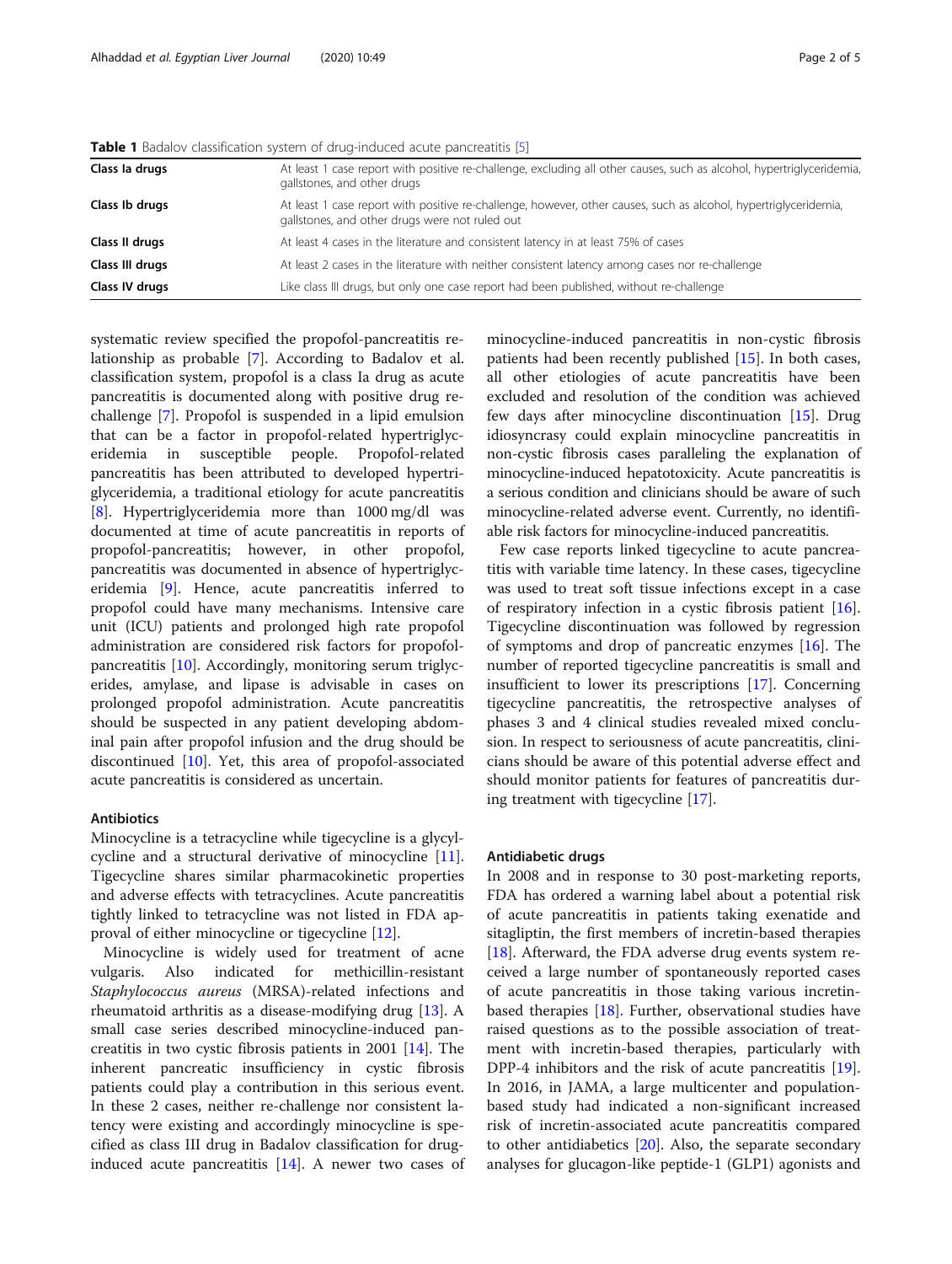dipeptidyl peptidase-4 (DDP4) inhibitors showed similar results.

Sodium-glucose cotransporter-2 inhibitors (SGLT2 inhibitors), a newly approved antidiabetics, have non-beta cell-dependent mechanism of action. They inhibit SGLT2 in the proximal renal tubules and thus preventing reabsorption of filtered glucose [\[21](#page-4-0)]. Since approval, the literature received a handful of medical articles about a link between SGLT2 inhibitors, particularly, canagliflozin and acute pancreatitis. In 2016, FDA wrote in its website that there is a safety issue but did not mention about a causal relationship between SGLT2 inhibitors and pancreatitis. In 2018, Canada Health submitted a review investigating this issue. The review concluded that there may be a link between SGLT2 inhibitors and acute pancreatitis, and physicians should be vigilant to symptoms of acute pancreatitis in patients taking these drugs [[22\]](#page-4-0).

#### Antihypertensive agents

Case reports of acute pancreatitis induced by enalapril, lisinopril, captopril, ramipril, and perindopril have been published. Some of the published reports mentioned acute pancreatitis after lisinopril re-challenge. The proposed mechanism is pancreatic angioedema with pancreatic duct obstruction [[23\]](#page-4-0). A recent population-based study found that, in absence of alcohol, 7 per 10,000 attacks of acute pancreatitis/year are among users of angiotensin-converting enzyme (ACE) inhibitors [\[23](#page-4-0)].

Angiotensin receptor blockers (ARBs) induced pancreatitis have been introduced in a few case reports denoting a lesser risk of pancreatitis [[24\]](#page-4-0).

#### Acid-suppressing drugs

In many case reports, cimetidine and ranitidine have been associated with acute pancreatitis. Of note, acidsuppressing drugs can be prescribed for a prodrome of acute pancreatitis [\[25](#page-4-0)]. It was determined that hypergastrinemia induced by continuous use of proton pump inhibitors (PPIs) can stimulate pancreatic enzyme secretion eventually resulting in pancreatitis [\[26\]](#page-4-0). The literature contains several case reports of omeprazole-, pantoprazole-, and lansoprazole-induced pancreatitis. In more than one report, the pancreatitis was severe and necrotizing. In rats, intraperitoneal infusion of omeprazole resulted in pancreatic inflammation and elevated pancreatic enzymes. According to Badalov classification, proton pump inhibitors are specified as class I drugs based on positive re-challenge with the drug and consistent latency [\[27](#page-4-0)].

#### Anticancer therapies

Anticancer drugs almost always carry the risk of precipitation acute pancreatitis. Many of the older and recently

approved anticancer therapies have been listed to cause pancreatitis. From the older agents, asparaginase used for the treatment of acute lymphoblastic leukemia is the most frequently chemotherapeutic agent-causing pancreatitis [\[28](#page-4-0)]. Asparaginase-related pancreatitis had been reported at an incidence of 2% to16%. Asparaginase pancreatitis is severe in up to 15% of patients and positive re-challenge is reported in up to 60% of cases [\[28](#page-4-0)]. Cisplatin and oxaliplatin are listed as inducing pancreatitis and discontinuation of these drugs had showed regression of symptoms and laboratory evidence of pancreatitis [[29\]](#page-4-0). Everolimus and tamoxifen cause elevated serum triglycerides and hypertriglyceridemia can be the underlying mechanism of reported cases of everolimus and tamoxifen pancreatitis  $[30]$ . In many case reports and small case series, newer anticancer agents, immune check point inhibitors, tyrosine kinase inhibitors, and proteasome inhibitors have been reported to cause acute pancreatitis [\[31](#page-4-0)]. The proposed mechanisms of pancreatitis are immune-mediation direct toxicity or hypertriglyceridemia [[31\]](#page-4-0). In concern to immune check inhibitors, nivolumab- and pembrolizumab-related pancreatitis have been recently reported in 1.8% of patients. Also, ipilimumab approved for treatment of melanoma is reported to be associated with pancreatitis in less than 1% of cases.

Pancreatitis attributed to check point inhibitors is considered as immune toxicities and in all cases, corticosteroids were the therapeutic option. The older tyrosine kinase inhibitors (TKIs), sorafenib, sunitinib, and imatinib are reported to cause pancreatitis [[32\]](#page-4-0). Recent case reports have linked the newer tyrosine kinase inhibitors (TKIs), vemurafenib and ponatinib to pancreatitis and just elevated pancreatic enzymes. The famous proteasome inhibitor, bortezomib, has been repeatedly reported to cause pancreatitis [\[33\]](#page-4-0).

Nonselective trans-arterial chemoembolization (TACE) may lead to elevated amylase in up to 40% of cases, while TACE-related pancreatitis can happen in up to 4% of cases. The larger the area infused with the chemotherapeutic agent, the greater the risk of pancreatitis [\[34](#page-4-0)]. Post-TACE-necrotizing pancreatitis is thought to be ischemic in nature secondary to embolic blocking of the pancreatic blood supply [\[35](#page-4-0)].

#### The new direct-acting antiviral therapies (DAAs) of hepatitis C virus (HCV)

DIP occurrence with the previously known combination of peginterferon and ribavirin had been substantiated [[36\]](#page-4-0). Nevertheless, determination whether it is interferon or ribavirin-related effect is yet uncovered as all reported cases were on combination therapy. As both drugs are immune interfering, DIP might be an expected consequence.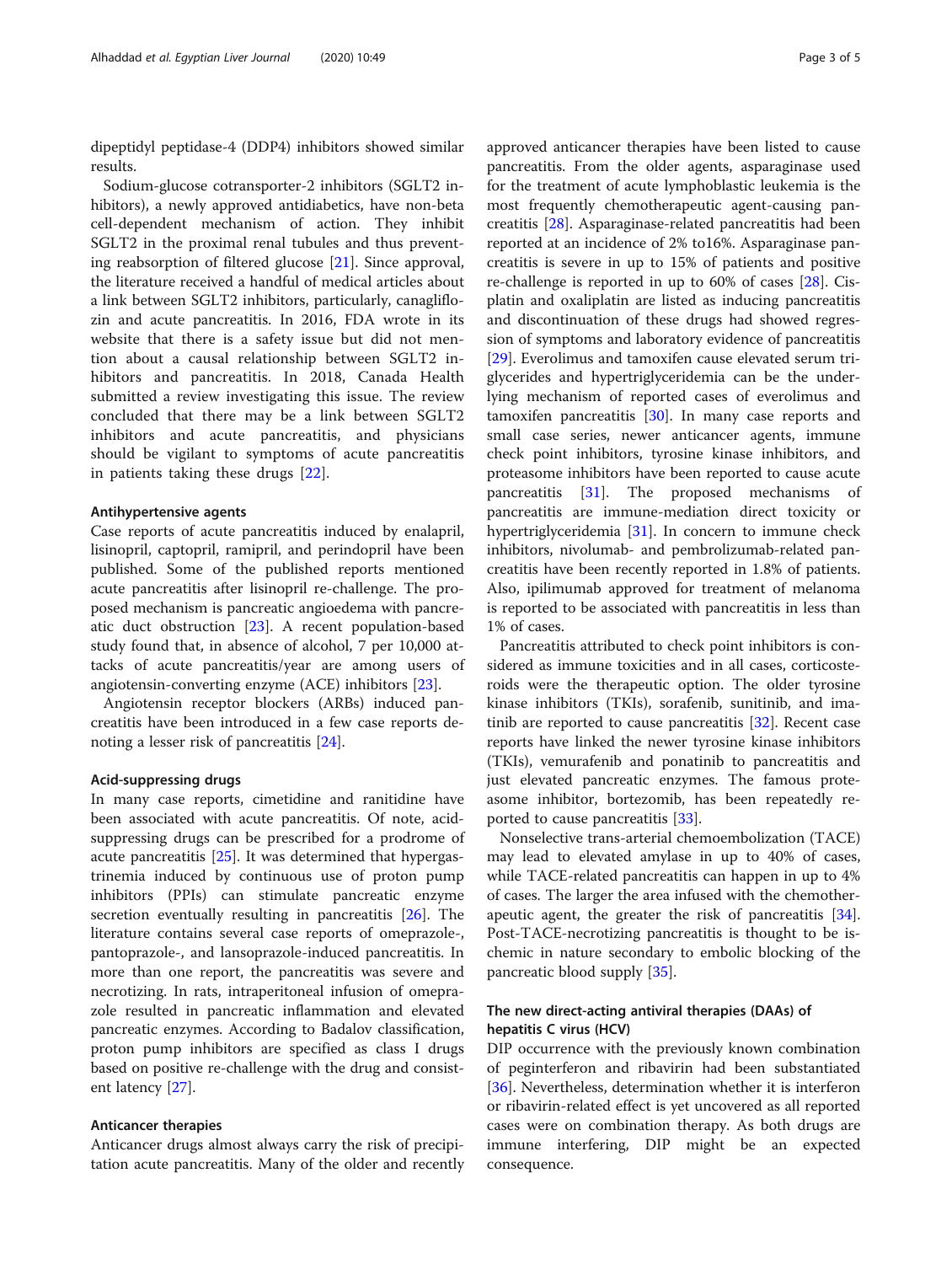<span id="page-3-0"></span>Recently, the high safety profiles associating DAAs had denied any linkage with DIP occurrence. However, boceprevir and telaprevir were mentioned in such a fatal condition in two separate reports [\[37](#page-4-0), [38\]](#page-4-0). Conversely, later generations of DAAs had been mentioned to cause DIP only in cases with ribavirin including regimens. In a 75-year-old male presenting with acute pancreatitis while on 3 weeks ombitasvir, paritaprevir, ritonavir, and dasabuvir (OTV/PTV/RTV/DSV) and ribavirin 1200 mg daily, a shift to ledipasvir/sofosbuvir regimen had improve the condition [[36](#page-4-0)]. Consequently, ribavirin was principally convicted in most cases of HCV therapeutics-induced pancreatitis. Data are still limited on the potential role and pathogenic mechanisms of DAAs as DIP offenders.

#### Conclusion

Literature has recently liberated several reports of case reports concerning DIP with an array of newly emerged drugs like propofol infusion, antidiabetics (GLP1 agonists and DDP4 inhibitors, and SGLT2 inhibitors, particularly, canagliflozin), antibiotics (minocycline), antihypertensive agents (enalapril, lisinopril, captopril, ramipril, perindopril, and less frequently angiotensin receptor blockers), proton pump inhibitors (omeprazole, pantoprazole, and lansoprazole), anticancer drugs (nivolumab, pembrolizumab, ipilimumab), the newer TKIs (vemurafenib and ponatinib), proteasome inhibitors (bortezomib), and non-selective TACE, and direct-acting antiviral therapies (DAAs) of hepatitis C virus along with ribavirin.

DIP, which is an overlooked diagnosis in the clinical setting, must be rigorously considered whenever patients are on a set of new drugs and presenting with even, minimal symptoms and signs of acute pancreatitis. Indeed, updated vigilant clinicians and critical care medical staff can save lives.

#### Abbreviations

DIP: Drug-induced acute pancreatitis; ICU: Intensive care unit; FDA: Food and Drug Association; MERSA: Methicillin-resistant Staphylococcus aureus; DDP4: Dipeptidyl peptidase-4; GLP1: Glucagon-like peptide-1; SGLT2: Sodium-glucose cotransporter-2; ACEI: Angiotensin-converting enzyme inhibitors; ARBS: Angiotensin receptor blockers; H2B: H2 blockers; PPIs: Proton pump inhibitors; TKIs: Tyrosine kinase inhibitors; TACE: Transarterial chemoembolization; DAAs: Direct-acting antiviral therapies; HCV: Hepatitis C virus; OTV/PTV/RTV/DSV: Ombitasvir, paritaprevir, ritonavir, and dasabuvir

#### Acknowledgements

All respect and indebtedness to the great professor Dr. Omkolsoum Alhaddad who created this work for her unlimited, sincere, and priceless inputs complying this work to be fulfilled.

#### Authors' contributions

O A.: conceived and designed the study, analyzed and wrote the paper, M E.: analyzed the data and contributed in writing the paper. M E.: clinical evaluation and data collection. D E.: pharmacologic analysis of the data and

revised the paper. T M.: revised and approved the paper. All authors have read and approved the manuscript.

#### Funding

This review and the publication were completely funded by all authors.

#### Availability of data and materials

Data used to support the findings of this study are included within the article.

#### Ethics approval and consent to participate

The review was conformed to the ethical guidelines of the 1975 Declaration of Helsinki and was approved by the institutional review board of the National Liver Institute (NLI IRB 00003413), Menoufia University.

#### Consent for publication

Not applicable for review article.

#### Competing interests

The authors declare that they have no competing interests.

#### Author details

<sup>1</sup>Department of Hepatology and Gastroenterology, National Liver Institute, Menoufia University, Shebeen El-Kom, Menoufia 32511, Egypt. <sup>2</sup>Department of Clinical Pharmacy, National Liver Institute, Menoufia University, Menoufia 32511, Egypt. <sup>3</sup>Department of Internal Medicine, Faculty of Medicine, Ain Shams University, Cairo 3434, Egypt.

#### Received: 10 June 2020 Accepted: 12 October 2020 Published online: 19 October 2020

#### References

- 1. Scott T (2014) Drug induced acute pancreatitis: does it exist? World J Gastroenterol 20(44):16529–16534
- 2. Yokoe M, Takada T, Mayumi T, Yoshida M, Isaji S, Wada K et al (2015) Japanese guidelines for the management of acute pancreatitis: Japanese guidelines 2015. J Hepatobiliary Pancreat Sci 22(6):405–432
- 3. Rekhi B, Mannem S, Rekhi H, Mittal S, Arora S, Sathya P et al (2017) A case report on drug induced pancreatitis due to levofloxacin and methylprednisolone. Int J Case Rep Images 8(1):62–65
- 4. Ghatak R, Masso L, Kapadia D, Kulairi Z (2017) Medication as a cause of acute pancreatitis. Am J Case Rep 18:839–841
- 5. Badalov N, Baradarian R, Iswara K, Li J, Steinberg W, Tenner S (2007) Druginduced acute pancreatitis: an evidence-based review. Clin Gastroenterol Hepatol 5:648–661
- 6. Jones M, Hall O, Kaye AM, Kaye AD (2015) Drug-induced acute pancreatitis: a review. Ochsner J 15:45–51
- 7. Asghar MU, Cheema HA, Tanveer K, Leinwand J (2019) Propofol infusion and acute pancreatitis: a review. Am J Ther 28
- 8. Kaur H, Nattanamai P, Qualls KE (2018) Propofol and clevidipine-induced hypertriglyceridemia. Cureus. 10(8):e3165
- 9. Haffar S, Kaur RJ, Garg SK et al (2019) Acute pancreatitis associated with intravenous administration of propofol: evaluation of causality in a systematic review of the literature. Gastroenterol Rep (Oxf) 7(1):13–23
- 10. Devlin JW, Lau AK, Tanios MA (2005 Oct) Propofol-associated hypertriglyceridemia and pancreatitis in the intensive care unit: an analysis of frequency and risk factors. Pharmacotherapy 25(10):1348–1352
- 11. Greer ND (2006) Tigecycline (Tygacil): the first in the glycylcycline class of antibiotics. Proc (Bayl Univ Med Cent) 19(2):155–161
- 12. Lin J, Wang R, Chen J (2018) Tigecycline-induced acute pancreatitis in a renal transplant patient: a case report and literature review. BMC Infect Dis 18(1):201
- 13. Alexis A, Del Rosso JQ, Desai SR et al (2018) BPX-01 minocycline topical gel shows promise for the treatment of moderate-to-severe inflammatory acne vulgaris. J Clin Aesthet Dermatol 11(11):25–35
- 14. Boyle MP (2001) Minocycline-induced pancreatitis in cystic fibrosis. Chest. 119(4):1283–1285
- 15. Gabriel JG, Bhogal S, Kapila A Minocycline associated pancreatitis. Am J Ther 2017; 0, 1–2.